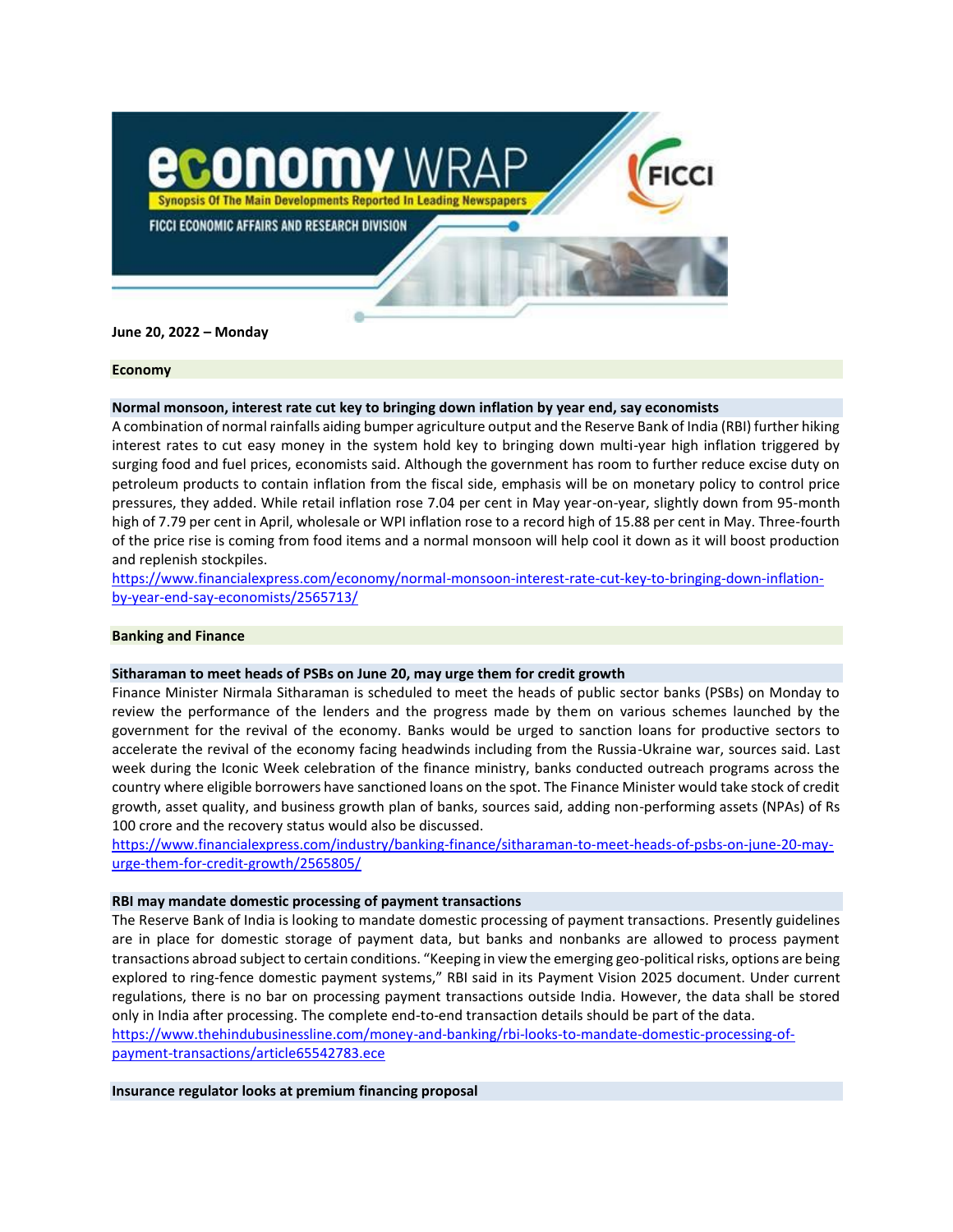The insurance regulator is examining a proposal that may allow customers, both retail and corporate, to take loans for buying an insurance and spread premium payment over longer duration. Known as premium financing in insurance parlance, at present the structure is not available in the country. A senior executive aware of the developments said the move is aimed at increasing insurance penetration, retention, reducing protection gap and also creating new avenues of consumer and corporate financing. "It is being looked at. Necessary amendments will be required in the Insurance Act, for which the government also needs to be on board," he added. Under premium financing, broker or insurer will offer the retail customer an option to spread the cost of insurance over a period of instalments rather than to pay a single premium in one lump sum before the policy commences.

[https://economictimes.indiatimes.com/industry/banking/finance/insure/insurance-regulator-looks-at-premium](https://economictimes.indiatimes.com/industry/banking/finance/insure/insurance-regulator-looks-at-premium-financing-proposal/articleshow/92323132.cms)[financing-proposal/articleshow/92323132.cms](https://economictimes.indiatimes.com/industry/banking/finance/insure/insurance-regulator-looks-at-premium-financing-proposal/articleshow/92323132.cms)

# **Flight of FPIs continues; equities worth Rs 31,430 crore sold in June so far**

Aggressive rate hike by the US Federal Reserve, coupled with elevated inflation and high valuation of equities continued to keep foreign investors at bay from the Indian stock market as they pulled out Rs 31,430 crore in this month so far. With this, net outflow by Foreign Portfolio Investors (FPIs) from equities reached Rs 1.98 lakh crore so far in 2022, data with depositories showed. Going forward, FPI flows to remain volatile in the emerging markets on account of rising geopolitical risk, rising inflation, tightening of monetary policy by central banks, among others, Shrikant Chouhan, Head – Equity Research (Retail), Kotak Securities, said. According to the data, foreign investors withdrew a net amount of Rs 31,430 crore from equities in the month of June (till 17th). The massive selling by FPIs continued in June too as they have been incessantly withdrawing money from Indian equities since October 2021. Shrikant attributed latest selling to rising inflation, tight monetary policy by global central banks and elevated crude oil prices. Global investors are reacting to increased risks of a global recession as the US Federal Reserve was forced to raise interest rates by 75 basis points due to persistently elevated inflation. Moreover, it also indicated to continue its aggressive stance to contain stubbornly high inflation.

[https://www.financialexpress.com/market/flight-of-fpis-continues-equities-worth-rs-31430-crore-sold-in-june-so](https://www.financialexpress.com/market/flight-of-fpis-continues-equities-worth-rs-31430-crore-sold-in-june-so-far/2565726/)[far/2565726/](https://www.financialexpress.com/market/flight-of-fpis-continues-equities-worth-rs-31430-crore-sold-in-june-so-far/2565726/)

# **Sovereign Gold Bonds saw maximum traction in Covid-hit years**

Investment in Sovereign Gold Bonds (SGBs) went up sharply during Covid-impacted years as investors looked for safer options amid volatility in equity markets with 2020-21 and 2021-22 accounting for nearly 75 per cent of total sales of the bonds since the inception of the scheme in November 2015. The next tranche of SGBs is scheduled to open for subscription for five days beginning Monday. The issue price has been fixed at ₹5,091 per gram of gold. It will be the first issuance of the current fiscal. The government in consultation with the Reserve Bank of India has offered a discount of ₹50 per gram less than the nominal value to those investors applying online and the payment against the application is made through digital mode.

[https://www.thehindubusinessline.com/markets/gold/sovereign-gold-bonds-saw-maximum-traction-in-covid-hit](https://www.thehindubusinessline.com/markets/gold/sovereign-gold-bonds-saw-maximum-traction-in-covid-hit-years/article65542451.ece)[years/article65542451.ece](https://www.thehindubusinessline.com/markets/gold/sovereign-gold-bonds-saw-maximum-traction-in-covid-hit-years/article65542451.ece)

#### **Industry**

## **FMCG companies step up focus on "bridge packs" amidst inflation**

FMCG companies are ramping up focus on 'bridge packs' that are priced between popular entry-level packs and big packs as they tackle inflationary pressures. Analysts said this strategy is helping FMCG companies incentivise consumers to move up in terms of pricing and value proposition. It also allows companies manage consumers' shift to more affordable packs due to inflationary pressures.

[https://www.thehindubusinessline.com/economy/fmcg-companies-step-up-focus-on-bridge-packs-amidst](https://www.thehindubusinessline.com/economy/fmcg-companies-step-up-focus-on-bridge-packs-amidst-inflation/article65542774.ece)[inflation/article65542774.ece](https://www.thehindubusinessline.com/economy/fmcg-companies-step-up-focus-on-bridge-packs-amidst-inflation/article65542774.ece)

# **Price rationalisation, consolidation likely in Indian diagnostic space**

India's Rs 55,000 crore diagnostics sector, largely dominated by unorganised players, is set for a shift in dynamics with the entry of online aggregators backed by deep-pocket firms. Price rationalisation and consolidation are the two key trends that would shape the industry in the coming three to five years.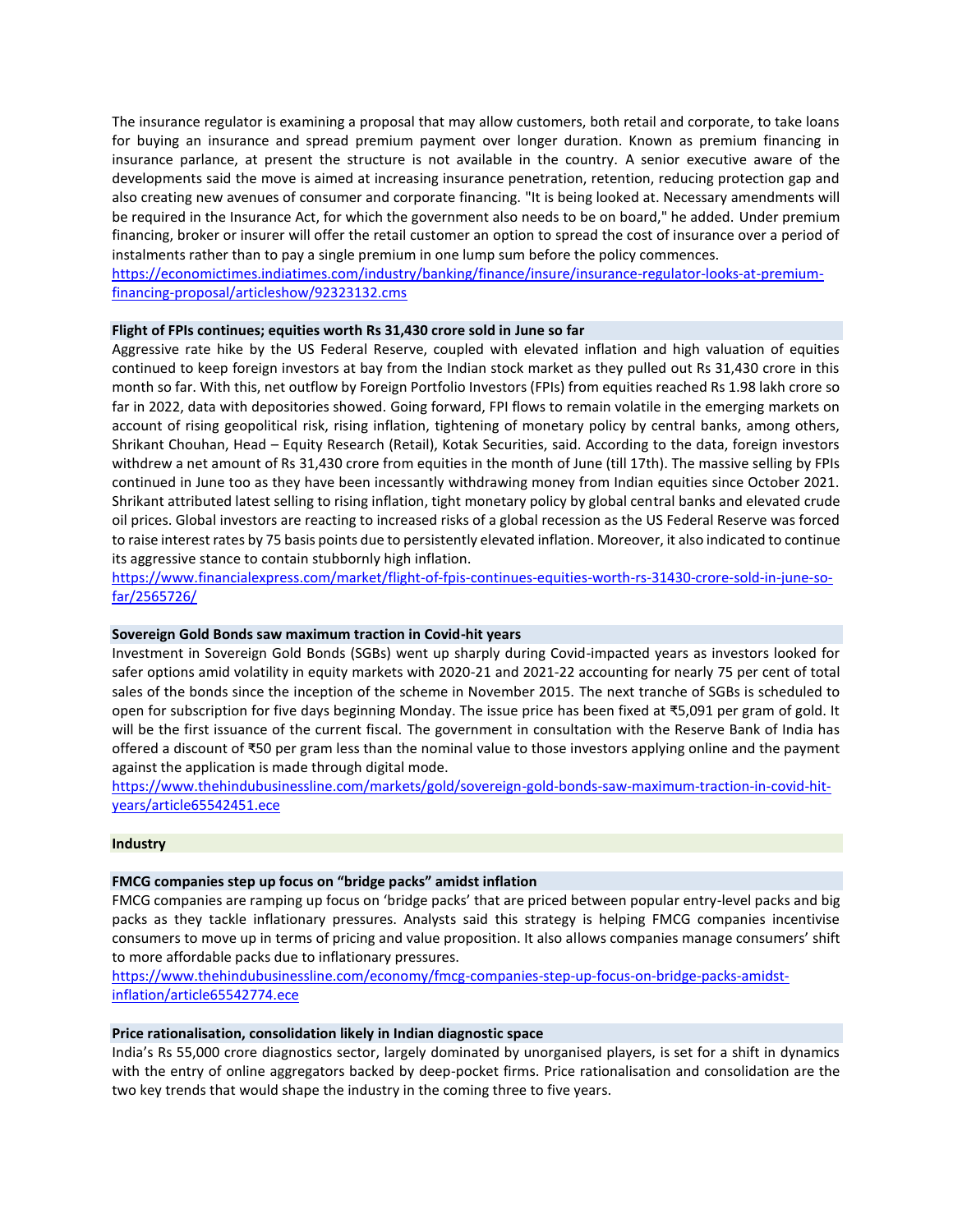# [https://www.business-standard.com/article/companies/price-rationalisation-consolidation-likely-in-indian](https://www.business-standard.com/article/companies/price-rationalisation-consolidation-likely-in-indian-diagnostic-space-122061900421_1.html)[diagnostic-space-122061900421\\_1.html](https://www.business-standard.com/article/companies/price-rationalisation-consolidation-likely-in-indian-diagnostic-space-122061900421_1.html)

# **Small steelmakers cheer input cost cut as big rivals fret over export duty**

It's a tale of contrasting fortunes in the Indian steel industry since last month's revision of import and export duties on key raw materials and finished goods. Smaller steelmakers benefited from the duty changes as their costs went down and they had little adverse impact on their business, while large steelmakers' export business nosedived as duty revisions made Indian steel uncompetitive on the global stage. Some small companies even published newspaper advertisements to thank the Centre for its decision. "Small steel companies are much happier now because there is good demand from rural areas due to price decrease," said Vijay Jhanwar, an industrialist operating five secondary steel manufacturing units in Chhattisgarh.

[https://economictimes.indiatimes.com/industry/indl-goods/svs/steel/small-steelmakers-cheer-input-cost-cut-as](https://economictimes.indiatimes.com/industry/indl-goods/svs/steel/small-steelmakers-cheer-input-cost-cut-as-big-rivals-fret-over-export-duty/articleshow/92322086.cms)[big-rivals-fret-over-export-duty/articleshow/92322086.cms](https://economictimes.indiatimes.com/industry/indl-goods/svs/steel/small-steelmakers-cheer-input-cost-cut-as-big-rivals-fret-over-export-duty/articleshow/92322086.cms)

# **ACs to cost more as new energy rating norms set to come into play**

The energy rating rules for ACs are set to change from next month whereby the star ratings will be tightened by one level, making existing product lines one star lower. So, a 5-star AC purchased this summer will become 4-star from next month, and so on with much higher energy efficiency guidelines for 5-star models. This will push up prices by 7-10% due to higher cost of production, manufacturers said. Next in line is tightening of the energy norms for refrigerators from January next year. Companies said the change in the guidelines would make it difficult to manufacture high energy rating refrigerators like 4-star and 5-star due to a significant increase in cost. [https://economictimes.indiatimes.com/industry/cons-products/electronics/acs-to-cost-more-as-new-energy-](https://economictimes.indiatimes.com/industry/cons-products/electronics/acs-to-cost-more-as-new-energy-rating-norms-set-to-come-into-play/articleshow/92323338.cms)

[rating-norms-set-to-come-into-play/articleshow/92323338.cms](https://economictimes.indiatimes.com/industry/cons-products/electronics/acs-to-cost-more-as-new-energy-rating-norms-set-to-come-into-play/articleshow/92323338.cms)

#### **Agriculture**

## **Telangana spends Rs 9,726 crore to buy 5 MT paddy during rabi season**

The Telangana government has so far procured nearly five million tonnes of paddy valued at Rs 9,726 crore from over nine lakh farmers during the Rabi season. Last year (2020-21), Chief Minister K Chandrashekar Rao-led government procured 14.1 million tonne paddy at an estimated cost of Rs 26,610 crore from over 21 lakh farmers, an official release said on Sunday. The state government has purchased over 55 million tons of paddy worth nearly Rs 98,000 crore from farmers during the past seven years. Telangana, which is fast reaching the top position in the country in paddy cultivation by overtaking Punjab, has become "granary of India" with the measures being taken for the welfare of farming community during the last eight years, it said.

[https://www.financialexpress.com/economy/telangana-spends-rs-9726-crore-to-buy-5-mt-paddy-during-rabi](https://www.financialexpress.com/economy/telangana-spends-rs-9726-crore-to-buy-5-mt-paddy-during-rabi-season/2565846/)[season/2565846/](https://www.financialexpress.com/economy/telangana-spends-rs-9726-crore-to-buy-5-mt-paddy-during-rabi-season/2565846/)

#### **Infrastructure**

## **428 infra projects show cost overruns of Rs 4.98 lakh cr**

As many as 428 infrastructure projects, each entailing an investment of Rs 150 crore or more, have been hit by cost overruns of more than Rs 4.98 lakh crore, as per a report. According to the Ministry of Statistics and Programme Implementation, which monitors infrastructure projects of Rs 150 crore and above, out of 1,559 projects, 428 projects reported cost overruns and as many as 647 projects were delayed. "Total original cost of implementation of the 1559 projects was Rs 21,73,907.11 crore and their anticipated completion cost is likely to be Rs 26,72,201.26 crore, which reflects overall cost overruns of Rs 4,98,294.15 crore (22.92% of original cost)," the ministry's latest report for April 2022 said. According to the report, the expenditure incurred on these projects till April 2022 was Rs 13,50,610.98 crore, which was 50.54 per cent of their anticipated cost.

[https://www.financialexpress.com/infrastructure/428-infra-projects-show-cost-overruns-of-rs-4-98-lakh](https://www.financialexpress.com/infrastructure/428-infra-projects-show-cost-overruns-of-rs-4-98-lakh-cr/2565587/)[cr/2565587/](https://www.financialexpress.com/infrastructure/428-infra-projects-show-cost-overruns-of-rs-4-98-lakh-cr/2565587/)

**Pragati Maidan Integrated Transit Corridor project: PM Modi inaugurates Delhi's Pragati Maidan tunnel, five underpasses**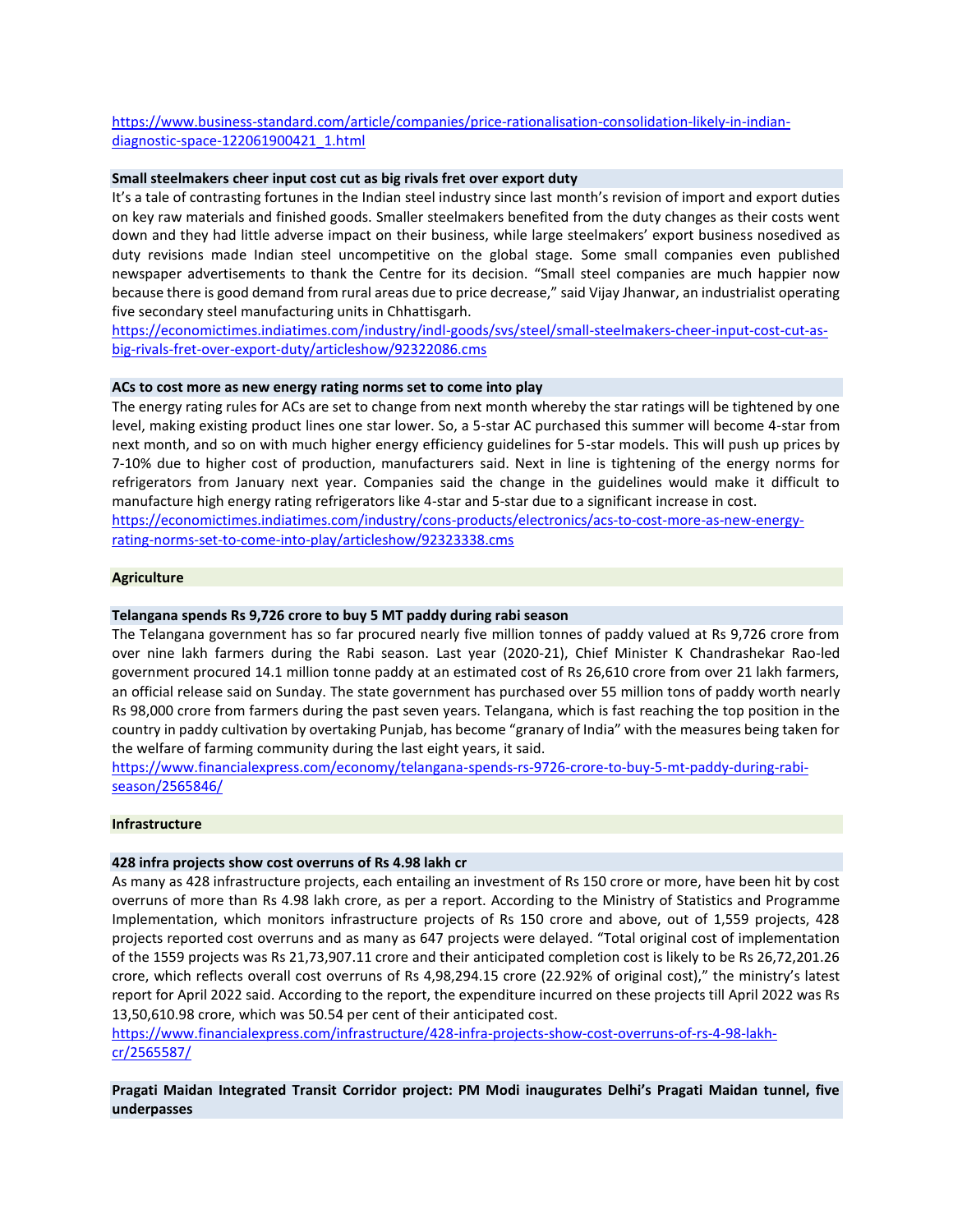Prime Minister Narendra Modi inaugurated the main tunnel and five underpasses of Pragati Maidan Integrated Transit Corridor Project in New Delhi on Sunday at 10:30 AM. The project is built at a cost of more than Rs 920 crores which aims to provide hassle-free and smooth access to the exhibition and convention center being developed at Pragati Maidan. It is a core part of the Pragati Maidan Redevelopment Project. The tunnel is 1.6 KM long and is expected to ease travel for commuters traveling to India Gate and to other areas of central Delhi from east Delhi, Noida, and Ghaziabad. The tunnel begins near the National Sports Complex of India (NSCI) at the Purana Qila Road and passes underneath the redeveloped Pragati Maidan to culminate at the Ring Road near the Pragati Power station. The tunnel can be a huge relief for daily commuters working in Connaught Place, Chanakyapuri, and the India Gate region of Delhi.

[https://www.financialexpress.com/infrastructure/pragati-maidan-integrated-transit-corridor-project-pm-modi](https://www.financialexpress.com/infrastructure/pragati-maidan-integrated-transit-corridor-project-pm-modi-inaugurates-delhis-pragati-maidan-tunnel-five-underpasses/2565564/)[inaugurates-delhis-pragati-maidan-tunnel-five-underpasses/2565564/](https://www.financialexpress.com/infrastructure/pragati-maidan-integrated-transit-corridor-project-pm-modi-inaugurates-delhis-pragati-maidan-tunnel-five-underpasses/2565564/)

# **Railways looks at upgrading tracks near coal mines**

The Indian Railways is eyeing a significant upgrade of track infrastructure near mines that will be focused on coal bearing regions for expeditious transportation as the country grapples with spike in power demand. The plan will also include setting up requisite infrastructure at mines before they are auctioned, officials told ET. According to one of the officials quoted above, the focus is on creating requisite infrastructure in coal and iron ore bearing regions of Bihar, Odisha and Jharkhand. The ministry is in talks with the stakeholder ministries and departments. It has also begun initial discussions with the coal and power ministries for upgrade of the existing infrastructure to address any possible increase in demand for coal.

[https://economictimes.indiatimes.com/industry/transportation/railways/railways-looks-at-upgrading-tracks-near](https://economictimes.indiatimes.com/industry/transportation/railways/railways-looks-at-upgrading-tracks-near-coal-mines/articleshow/92322884.cms)[coal-mines/articleshow/92322884.cms](https://economictimes.indiatimes.com/industry/transportation/railways/railways-looks-at-upgrading-tracks-near-coal-mines/articleshow/92322884.cms)

# **Energy**

# **Coal stock at over 52 MT, enough for about 24 days' requirement of power plants**

The government on Sunday said that coal stock at various coal mines is more than 52 million tonnes (MT), which is sufficient for about 24 days' of fuel required for power plants in the country. The statement came weeks after shortage of fuel crippled power generation at various power plants in the country. "As on 16th June 22, coal stock at different domestic coal mines is more than 52 MT, which is sufficient for about 24 days requirement of power plants," the coal ministry said in a statement. In addition to it, about 4.5 MT coal stock is available at various goods shed sidings, private washeries and ports and is awaiting to be transported to the power plants. With increased production, the rake supply from Coal India Ltd (CIL) to power sector has also been at all-time high. The rake loading to power sector increased from 215.8 rakes per day in 2020-21 to 271.9 rakes per day in 2021-22, registering a growth of 26 per cent.

[https://www.financialexpress.com/industry/coal-stock-at-over-52-mt-enough-for-about-24-days-requirement-of](https://www.financialexpress.com/industry/coal-stock-at-over-52-mt-enough-for-about-24-days-requirement-of-power-plants/2565788/)[power-plants/2565788/](https://www.financialexpress.com/industry/coal-stock-at-over-52-mt-enough-for-about-24-days-requirement-of-power-plants/2565788/)

## **Selling diesel at Rs 20-25/ltr loss, petrol at Rs 14-18/ltr loss: Pvt retailers to govt**

Selling diesel at Rs 20-25 a litre below cost and petrol at Rs 14-18 per litre below cost, as a result of a price freeze despite soaring crude rates is unsustainable, an industry body representing private fuel retailers like Jio-bp and Nayara Energy has told the Oil Ministry and has sought its intervention to create a viable investment environment. On June 10, the Federation of Indian Petroleum Industry (FIPI), which besides private fuel retailers also counts stateowned firms such as IOC, BPCL and HPCL as its members, wrote to the Petroleum Ministry saying losses on petrol and diesel will limit further investments in retailing business. International crude oil and product prices have risen sharply to a decade high but state-owned fuel retailers, who control 90 per cent of the market, have frozen petrol and diesel prices at rates equivalent to two-third of the cost. This has left private fuel retailers like Jio-bp, Rosneftbacked Nayara Energy and Shell to either raise prices and lose customers, or to curtail sales to cut losses. [https://www.financialexpress.com/market/commodities/selling-diesel-at-rs-20-25ltr-loss-petrol-at-rs-14-18ltr-](https://www.financialexpress.com/market/commodities/selling-diesel-at-rs-20-25ltr-loss-petrol-at-rs-14-18ltr-loss-pvt-retailers-to-govt/2565567/)

[loss-pvt-retailers-to-govt/2565567/](https://www.financialexpress.com/market/commodities/selling-diesel-at-rs-20-25ltr-loss-petrol-at-rs-14-18ltr-loss-pvt-retailers-to-govt/2565567/)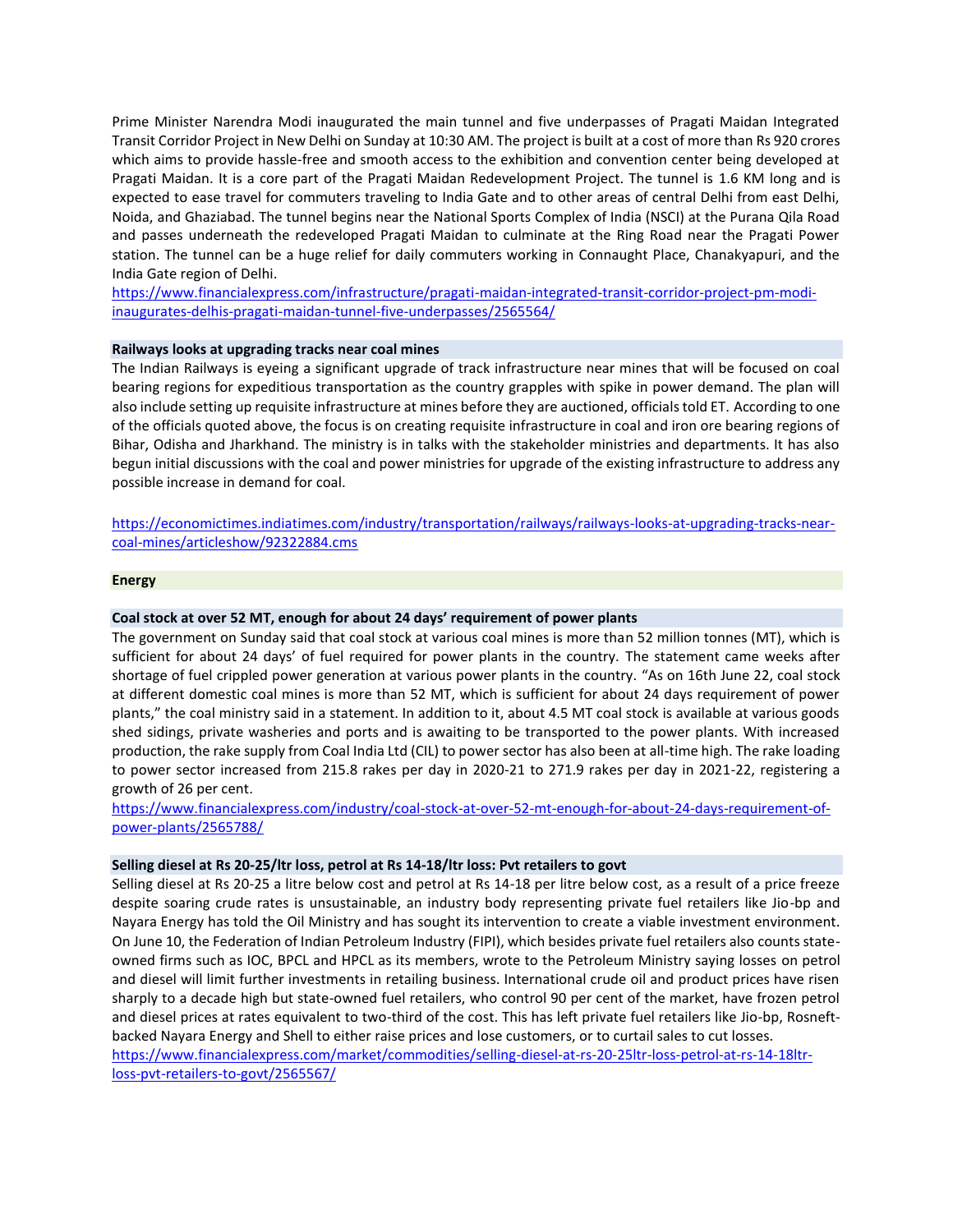## **India's domestic coal production increases by 28% as of June 16, 2022**

After a record-breaking coal production of 777 million tonnes (MT) in 2021-22, domestic coal production continues to witness an increasing trend in the current financial year as well. The total domestic coal production in 2022-23, as of May 31, 2022, is 137.85 MT, which is 28.6 per cent more as compared to the production of 104.83 MT in the same period of last year. This trend is being maintained in June, 2022 also, the Ministry of Coal said today. The coal production by Coal India Ltd (CIL) is 28 per cent more than the production in the same period of the previous year (as of June 16, 2022). The Domestic coal production target for the current financial year is 911 MT which is 17.2 per cent more than the previous year. The coal imports for blending by the Domestic Coal Based (DCB) power plants have dropped to 8.11 MT in the year 2021-22 which has been the lowest coal import in the last eight years. This was possible solely due to the robust coal supply from domestic sources and increased domestic coal production. [https://www.business-standard.com/article/economy-policy/india-s-domestic-coal-production-increases-by-28-as](https://www.business-standard.com/article/economy-policy/india-s-domestic-coal-production-increases-by-28-as-of-june-16-2022-122061900446_1.html)[of-june-16-2022-122061900446\\_1.html](https://www.business-standard.com/article/economy-policy/india-s-domestic-coal-production-increases-by-28-as-of-june-16-2022-122061900446_1.html)

# **Govt asks Gencos to buy rakes to ensure smooth coal supply during monsoon**

The government has directed the power generation companies (GENCOS) to buy rakes for captive usage, a move which will ensure smooth supplies of coal during the monsoon season. Each year during the monsoon season, the production of domestic coal also falls, Power Minister R K Singh told PTI. When asked if the government is making rake arrangements anticipating production and supply issues during the approaching rainy season, he replied in the affirmative. "That (rakes) is another problem," Singh said adding the Coal Ministry has been saying that there are locations where there is dry fuel but transportation is not happening to the extent of availability. He cited the shortage of rakes besides congestion on some routes as the main reasons for this problem. There are actions which the Railways need to take to reduce the congestion on those lines so that more coal can be evacuated from these places. In some areas, the Coal Ministry will have to up the production where enough rakes are available, the Minister said.

[https://www.business-standard.com/article/economy-policy/govt-asks-gencos-to-buy-rakes-to-ensure-smooth](https://www.business-standard.com/article/economy-policy/govt-asks-gencos-to-buy-rakes-to-ensure-smooth-coal-supply-during-monsoon-122061900278_1.html)[coal-supply-during-monsoon-122061900278\\_1.html](https://www.business-standard.com/article/economy-policy/govt-asks-gencos-to-buy-rakes-to-ensure-smooth-coal-supply-during-monsoon-122061900278_1.html)

# **Telecom**

# **DoT's committee on licensing reforms to submit report by month-end**

The telecom department is moving ahead in full stream towards ushering the next round of reforms in the sector and a committee, set up to make suggestions on licencing reforms, is expected to submit its report to the Department by the month-end, a senior official said. Even as hectic preparations are on in the Department of Telecom (DoT) for the upcoming spectrum auctions, work on the second set of reforms is going on in parallel. Some of these reforms may be announced by the July-August timeframe. The reforms span multiple areas including licencing, wireless WPC, satellite telephony, and other areas. A DoT committee headed by Member Technology is deliberating on the licencing terms and conditions reforms, and is expected to submit its report by the month end, following which Department of Telecom will assess which measures involve reference to Telecom Regulatory Authority of India (TRAI) and those which can be taken forward by the Department directly, the official said. [https://www.financialexpress.com/industry/dots-committee-on-licencing-reforms-to-submit-report-by-month](https://www.financialexpress.com/industry/dots-committee-on-licencing-reforms-to-submit-report-by-month-end/2565691/)[end/2565691/](https://www.financialexpress.com/industry/dots-committee-on-licencing-reforms-to-submit-report-by-month-end/2565691/)

#### **Don't allot 5G spectrum to system integrators, intermediaries: Telcos to DoT**

The fight for 5G spectrum between telcos and tech companies is getting bitter by the day. Just days after the Cabinet allowed direct spectrum allocation to enterprises for captive private networks, considered a win for tech companies, India's top telcos have shot off a letter to the Department of Telecommunications (DoT) asking it not to allow direct 5G spectrum allotments to systems integrators and intermediaries, in a clear bid to thwart big tech companies from easy access to the airwaves. In the letter, also marked to the Prime Minister's Office, Niti Aayog and the Department of Economic Affairs, operators have also called on the department to ensure that captive private networks are set up strictly by "end users" (read: enterprises or corporates) and not "third parties," failing which the latter would gain a backdoor entry into telecom services. Tech companies typically function as systems integrators.

[https://economictimes.indiatimes.com/industry/telecom/telecom-news/dont-allot-5g-spectrum-to-system](https://economictimes.indiatimes.com/industry/telecom/telecom-news/dont-allot-5g-spectrum-to-system-integrators-intermediaries-telcos-to-dot/articleshow/92317880.cms)[integrators-intermediaries-telcos-to-dot/articleshow/92317880.cms](https://economictimes.indiatimes.com/industry/telecom/telecom-news/dont-allot-5g-spectrum-to-system-integrators-intermediaries-telcos-to-dot/articleshow/92317880.cms)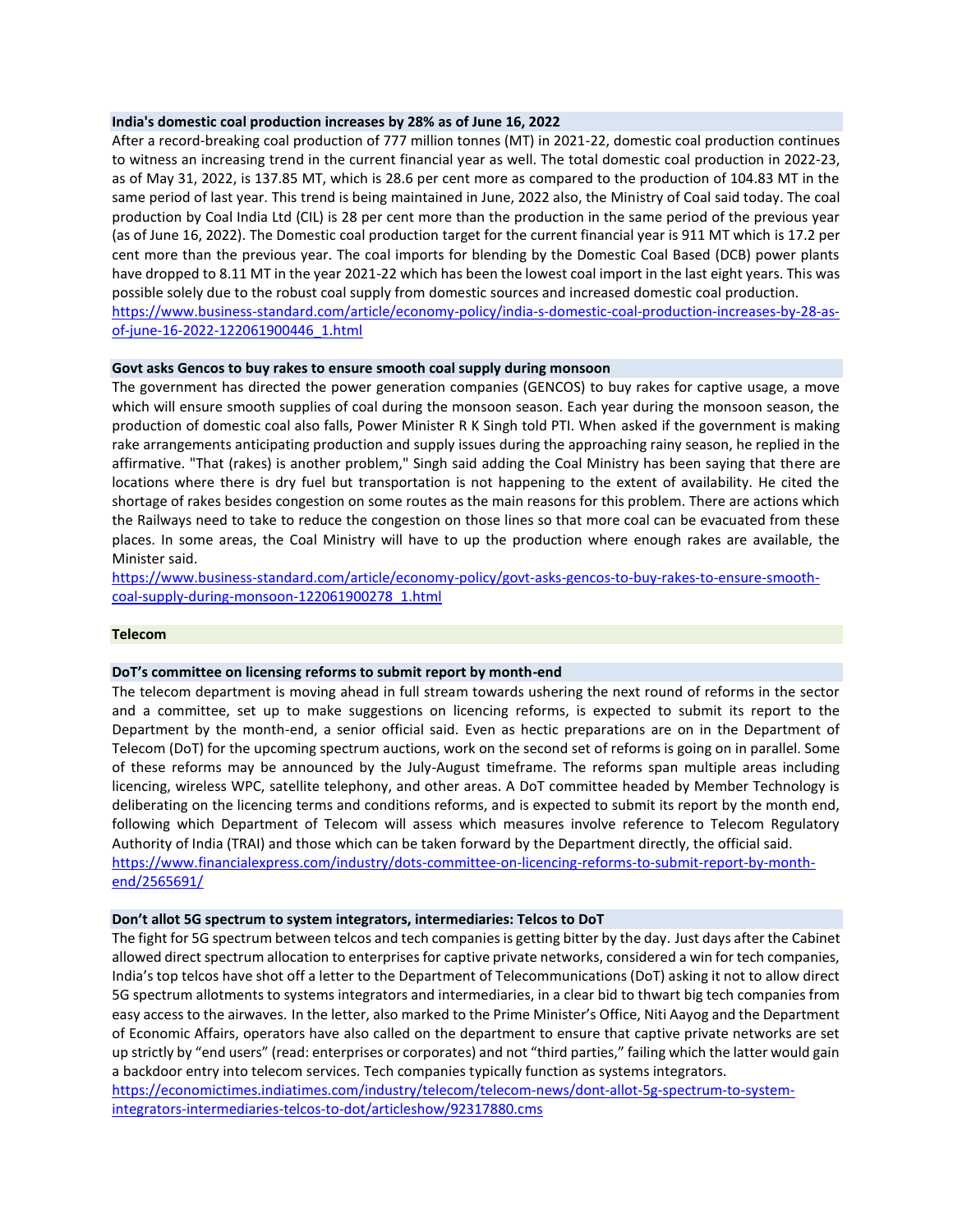# **COAI disappointed on captive network decision; seeks level playing field for orderly growth**

Disappointed at the government's decision on captive private networks, industry body COAI has demanded a levelplaying-field, arguing that solution providers should also pay license fee and GST at the rates applicable for telcos on the billed amount of revenue, and that such captive networks must remain "truly" private and isolated, and adhere to security norms. In a letter to the Telecom Department, COAI argued that since a decision to enable the captive networks through direct spectrum assignment has been taken, the government must now restrict scope of such nonpublic networks to machine-to-machine communication inside the specific premise and plant automation only. [https://economictimes.indiatimes.com/industry/telecom/telecom-news/coai-disappointed-on-captive-network](https://economictimes.indiatimes.com/industry/telecom/telecom-news/coai-disappointed-on-captive-network-decision-seeks-level-playing-field-for-orderly-growth/articleshow/92318236.cms)[decision-seeks-level-playing-field-for-orderly-growth/articleshow/92318236.cms](https://economictimes.indiatimes.com/industry/telecom/telecom-news/coai-disappointed-on-captive-network-decision-seeks-level-playing-field-for-orderly-growth/articleshow/92318236.cms)

#### **States**

#### **Uttar Pradesh's transition towards green energy gains momentum**

Uttar Pradesh's energy transition towards green energy is gaining momentum with strong backing from major players investing in renewable energy sources. Investment proposals worth Rs 4,782 crore in Clean Energy in the ground breaking ceremony held earlier this month, are proof of it. According to a government spokesman, Uttar Pradesh has become a preferred investment destination for renewables as the Yogi Adityanath government is providing a "favourable environment and full cooperation" to the investors. The spokesman said that a look at sector-wise distribution of proposals indicates that there are 23 projects in the renewable energy sector, coming up in 21 districts -- Jalaun, Mau, Ballia, Azamgarh, Sitapur, Jhansi, Banda, Fatehpur, Kanpur, Noida, Aurraiya, Sonbhadra, Agra, Ambedkar Nagar, Badaun, Mahoba, Mirzapur, Pilibhit, Pratapgarh, Shahjahanpur, and Unnao. [https://economictimes.indiatimes.com/industry/renewables/uttar-pradeshs-transition-towards-green-energy-](https://economictimes.indiatimes.com/industry/renewables/uttar-pradeshs-transition-towards-green-energy-gains-momentum/articleshow/92318040.cms)

[gains-momentum/articleshow/92318040.cms](https://economictimes.indiatimes.com/industry/renewables/uttar-pradeshs-transition-towards-green-energy-gains-momentum/articleshow/92318040.cms)

## **Karnataka aerospace & defence policy: To attract ₹60,000-cr investments in 5 years**

The Karnataka industries department announced the new Aerospace and Defence Policy (2022–27), aiming for the State to be the preferred investment destination for aerospace and defence manufacturing. Under the new A&D policy, the state will develop five aerospace and defence hubs—Bengaluru, Belagavi, Mysuru, Tumakuru, and Chamarajanagara. "The policy aims to attract investments worth ₹60,000 crore in the defence sector in the next five years, create over 70,000 employment opportunities and develop the state as a manufacturing hub. This includes maintenance, repair, and overhaul (MRO) and space applications for both the Indian market and exports, are some of the key features of the A&D policy, "said Murugesh R. Nirani, Minister for Large and Medium Industries. [https://www.thehindubusinessline.com/news/national/karnataka-announces-new-aerospace-and-defence](https://www.thehindubusinessline.com/news/national/karnataka-announces-new-aerospace-and-defence-policy/article65542615.ece)[policy/article65542615.ece](https://www.thehindubusinessline.com/news/national/karnataka-announces-new-aerospace-and-defence-policy/article65542615.ece)

## **External**

## **India fully protected interests of farmers, fishermen at WTO meet, says Piyush Goyal**

India has completely protected the interests of farmers and fishermen in the recently concluded ministerial conference of the World Trade Organisation (WTO) in Geneva, commerce and industry minister Piyush Goyal said on Sunday. Members of the Geneva-based WTO on June 17 secured a 'Geneva Package' which included agreements on curbing harmful fishing subsidies and temporary patent waiver for production of COVID-19 vaccines. "Checks are being placed on illegal fishing in the high seas and our fishermen will have full freedom in our EEZ (Exclusive Economic Zones). Similarly, we have ensured the MSP (Minimum Support Price) stays and our farmers interests have been protected," he said. Developed countries engaged in distant water fishing would not be able to provide subsidies for illegal, unreported and unregulated fishing activities, he added.

[https://www.financialexpress.com/economy/india-fully-protected-interests-of-farmers-fishermen-at-wto-meet](https://www.financialexpress.com/economy/india-fully-protected-interests-of-farmers-fishermen-at-wto-meet-says-piyush-goyal/2565801/)[says-piyush-goyal/2565801/](https://www.financialexpress.com/economy/india-fully-protected-interests-of-farmers-fishermen-at-wto-meet-says-piyush-goyal/2565801/)

# **India, Bangladesh explore cooperation in AI, cyber security, startups**

India and Bangladesh on Sunday decided to expand their strategic partnership to develop cooperation in areas of Artificial Intelligence, cyber security, startups and Fintech besides expanding ties in railways sector as well as cross